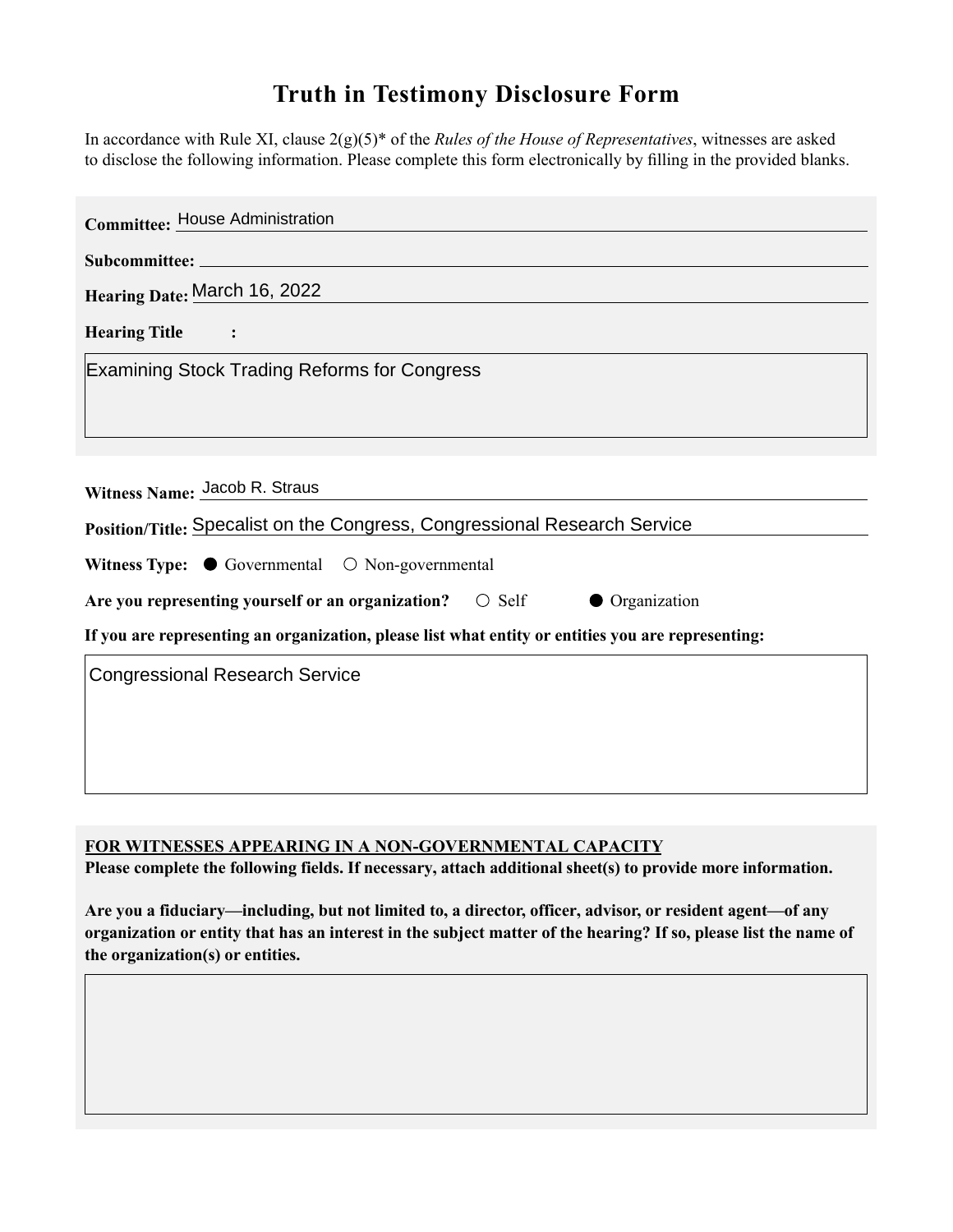**Please list any federal grants or contracts (including subgrants or subcontracts) related to the hearing's subject matter that you or the organization(s) you represent have received in the past thirty-six months from the date of the hearing. Include the source and amount of each grant or contract.** 

**Please list any contracts, grants, or payments originating with a foreign government and related to the hearing's subject that you or the organization(s) you represent have received in the past thirty-six months from the date of the hearing. Include the amount and country of origin of each contract or payment.** 

## **Please complete the following fields. If necessary, attach additional sheet(s) to provide more information.**

 $\exists$  I have attached a written statement of proposed testimony.

 $\subseteq$  I have attached my curriculum vitae or biography.

**\***Rule XI, clause 2(g)(5), of the U.S. House of Representatives provides:

(5)(A) Each committee shall, to the greatest extent practicable, require witnesses who appear before it to submit in advance written statements of proposed testimony and to limit their initial presentations to the committee to brief summaries thereof.

(B) In the case of a witness appearing in a non-governmental capacity, a written statement of proposed testimony shall include— (i) a curriculum vitae; (ii) a disclosure of any Federal grants or contracts, or contracts, grants, or payments originating with a foreign government, received during the past 36 months by the witness or by an entity represented by the witness and related to the subject matter of the hearing; and (iii) a disclosure of whether the witness is a fiduciary (including, but not limited to, a director, officer, advisor, or resident agent) of any organization or entity that has an interest in the subject matter of the hearing.

(C) The disclosure referred to in subdivision (B)(ii) shall include— (i) the amount and source of each Federal grant (or subgrant thereof) or contract (or subcontract thereof) related to the subject matter of the hearing; and (ii) the amount and country of origin of any payment or contract related to the subject matter of the hearing originating with a foreign government.

(D) Such statements, with appropriate redactions to protect the privacy or security of the witness, shall be made publicly available in electronic form 24 hours before the witness appears to the extent practicable, but not later than one day after the witness appears.